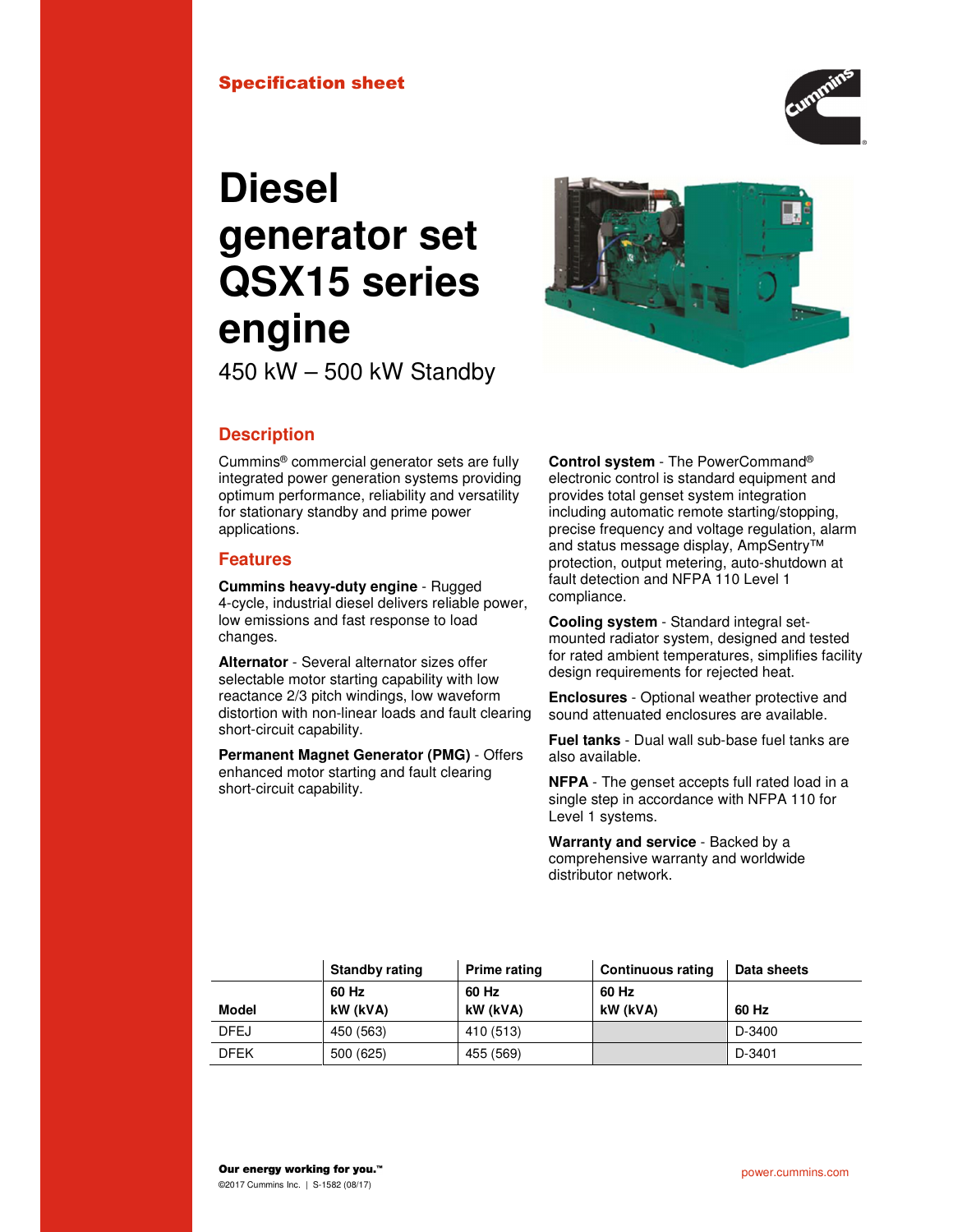## **Generator set specifications**

| Governor regulation class                | ISO 8528 part 1 Class G3                                                                         |
|------------------------------------------|--------------------------------------------------------------------------------------------------|
| Voltage regulation, no load to full load | ± 0.5%                                                                                           |
| Random voltage variation                 | ± 0.5%                                                                                           |
| Frequency regulation                     | <b>Isochronous</b>                                                                               |
| Random frequency variation               | ± 0.25%                                                                                          |
| <b>EMS</b> compatibility                 | IEC 61000-4-2: Level 4 Electrostatic discharge<br>IEC 61000-4-3: Level 3 Radiated susceptibility |

## **Engine specifications**

| <b>Light Specifications</b> |                                                                         |
|-----------------------------|-------------------------------------------------------------------------|
| Design                      | Turbocharged with air-to-air charge air-cooling                         |
| <b>Bore</b>                 | 136.9 mm (5.39 in.)                                                     |
| Stroke                      | 168.9 mm (6.65 in.)                                                     |
| Displacement                | 14.9 L (912.0 in <sup>3</sup> )                                         |
| Cylinder block              | Cast iron with replaceable wet liners, in-line 6 cylinder               |
| Battery capacity            | 1400 Amps minimum at ambient temperature 0 $\degree$ C (32 $\degree$ F) |
| Battery charging alternator | 35 Amps                                                                 |
| Starting voltage            | 24 volt, negative ground                                                |
| Fuel system                 | Full authority electronic (FAE) Cummins HPI-TP                          |
| Fuel filter                 |                                                                         |
| Air cleaner type            |                                                                         |
| Lube oil filter type(s)     | Single spin-on combination full flow and bypass filters                 |
| Standard cooling system     | 40 °C (104 °F) ambient radiator                                         |

## **Alternator specifications**

| Design                                       | Brushless, 4 pole, drip-proof revolving field                      |
|----------------------------------------------|--------------------------------------------------------------------|
| Stator                                       | $2/3$ pitch                                                        |
| Rotor                                        | Single bearing, flexible discs                                     |
| Insulation system                            | Class H                                                            |
| Standard temperature rise                    | 125 °C standby at 40 °C ambient                                    |
| Exciter type                                 | PMG (Permanent Magnet Generator)                                   |
| Phase rotation                               | A(U), B(V), C(W)                                                   |
| Alternator cooling                           | Direct drive centrifugal blower fan                                |
| AC waveform total harmonic distortion (THDV) | $<$ 5% no load to full linear load, $<$ 3% for any single harmonic |
| Telephone influence factor (TIF)             | < 50% per NEMA MG1-22.43                                           |
| Telephone harmonic factor (THF)              | $< 3\%$                                                            |

## **Available voltages**

| 60 Hz Line - Neutral/Line - Line |                 |                   |                   |  |  |
|----------------------------------|-----------------|-------------------|-------------------|--|--|
| $\bullet$ 110/190                | $\cdot$ 110/220 | $\cdot$ 115/200   | $\bullet$ 115/230 |  |  |
| $\cdot$ 120/208                  | $\cdot$ 127/220 | $\bullet$ 139/240 | $\bullet$ 220/380 |  |  |
| $\bullet$ 230/400                | • $240/416$     | $\bullet$ 255/440 | $\bullet$ 277/480 |  |  |
| $\bullet$ 347/600                |                 |                   |                   |  |  |

Note: Consult factory for other voltages.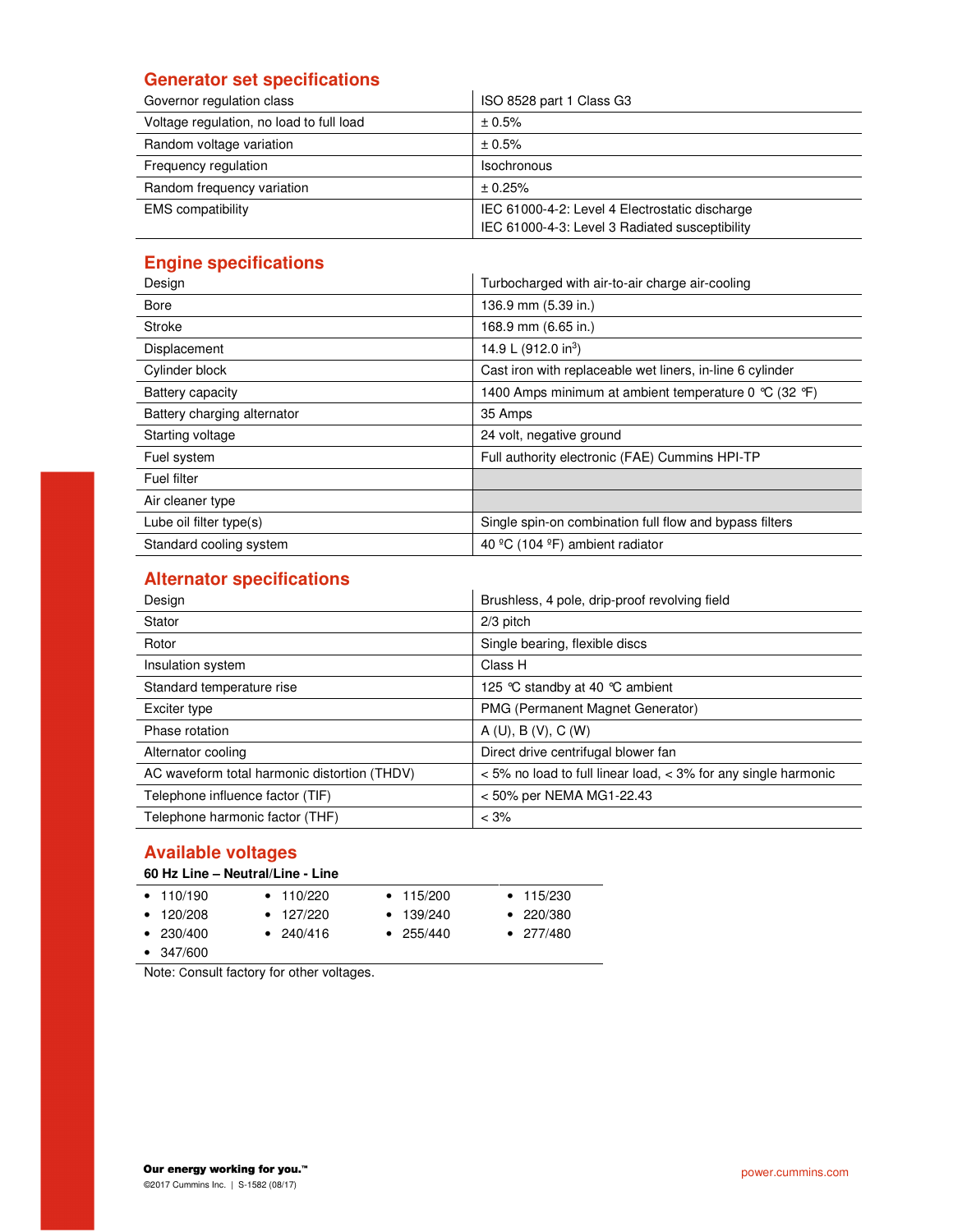#### **Generator set options**

#### **Engine**

- 208/240/480 V thermostatically controlled coolant heater for ambient above 4.5 °C (40°F)
- 208/240/480 V thermostatically controlled coolant heater for ambient below 4.5 °C (40°F)
- 120 V 300 W lube oil heater
- Heavy duty air cleaner with safety element

- 80 °C rise
- 105 °C rise
- 150 °C rise

**Alternator** 

- 120/240 V 200 W
- anti-condensation heater

## **Exhaust system**

- Critical grade exhaust silencer
- Exhaust packages
- Industrial grade exhaust silencer
- Residential grade exhaust silencer

#### **Fuel system**

- 1022 L (270 gal) sub-base tank
- 1136 L (300 gal) sub-base tank
- 1514 L (400 gal) sub-base tank
- 1893 L (500 gal) sub-base tank
- 2271 L (600 gal) sub-base tank
- 2498 L (660 gal) sub-base tank
- 3218 L (850 gal) sub-base tank
- 6435 L (1700 gal) sub-base tank
- 9558 L (2525 gal) sub-base tank

#### **Cooling system**

- High ambient 50 °C radiator
- **Control panel**
- PC 3.3
- PC 3.3 with MLD
- 120/240 V 100 W control anticondensation heater
- Ground fault indication
- Remote fault signal package
- Run relay package
- **Generator set**
- AC entrance box
- Battery
- **Battery charger**
- Export box packaging
- UL 2200 Listed
- Main line circuit breaker
- Paralleling accessories
- Remote annunciator panel
- Spring isolators
- Enclosure: aluminium, steel, weather protective or sound attenuated
- 2 year standby power warranty
- 2 year prime power warranty
- 5 year basic power warranty
- 10 year major components warranty

power.cummins.com

\*Note: Some options may not be available on all models - consult factory for availability.

## **Control system 2.3**

**The PowerCommand 2.3 control system** - An integrated generator set control system providing voltage regulation, engine protection, generator protection, operator interface and isochronous governing (optional).

**Control** – Provides battery monitoring and testing features and smart-starting control system.

**InPowerTM** – PC-based service tool available for detailed diagnostics.

**PCCNet RS485** – Network interface (standard) to devices such as remote annunciator for NFPA 110 applications.

**Control boards** – Potted for environmental protection.

**Ambient operation** – Suitable for operation in ambient temperatures from -40  $^{\circ}$ C to +70  $^{\circ}$ C and altitudes to 13,000 feet (5000 meters). Prototype tested - UL, CSA and CE compliant.

#### **AC protection**

- AmpSentry protective relay
- Over current warning and shutdown
- Over and under voltage shutdown
- Over and under frequency shutdown
- Over excitation (loss of sensing) fault
- Field overload
- Overload warning
- Reverse kW shutdown
- Reverse Var shutdown
- Short circuit protection

#### **Engine protection**

- Overspeed shutdown
- Low oil pressure warning and shutdown
- High coolant temperature warning and shutdown
- Low coolant level warning or shutdown
- Low coolant temperature warning
- High, low and weak battery voltage warning
- Fail to start (overcrank) shutdown
- Fail to crank shutdown
- Redundant start disconnect
- Cranking lockout
- Sensor failure indication
- Low fuel level warning or shutdown
- Fuel-in-rupture-basin warning or shutdown
- **Operator/display panel**
- Manual off switch
- 128 x 128 Alpha-numeric display with push button access for viewing engine and alternator data and providing setup, controls and adjustments (English or international symbols)
- LED lamps indicating genset running, not in auto, common warning, common shutdown, manual run mode and remote start
- Suitable for operation in ambient temperatures from  $-20 °C$  to  $+70 °C$

#### **Alternator data**

- Line-to-Neutral AC volts
- Line-to-Line AC volts
- 3-phase AC current
- Frequency
	- kVA, kW, power factor

#### **Engine data**

- DC voltage
- Lube oil pressure
- Coolant temperature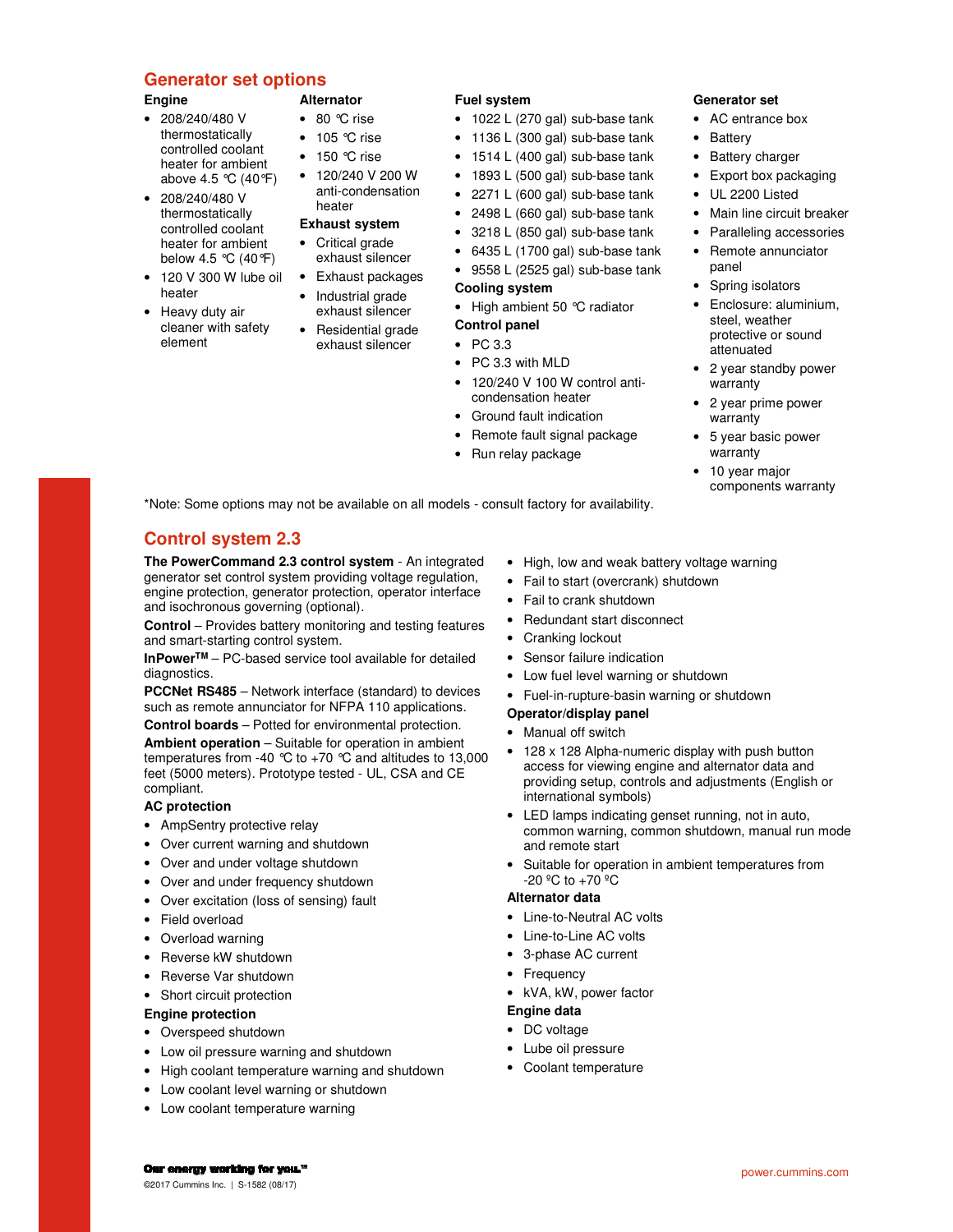#### **Control functions**

- Time delay start and cool down
- Glow plug control (some models)
- Cycle cranking
- PCCNet interface
- (4) Configurable inputs
- (4) Configurable outputs
- Remote emergency stop
- Battle short mode
- Load shed
- Real time clock with exerciser
- Derate

#### **Digital governing (optional)**

- Integrated digital electronic isochronous governor
- Temperature dynamic governing

#### **Digital voltage regulation**

- Integrated digital electronic voltage regulator
- 3-phase Line-to-Line sensing
- Configurable torque matching
- Fault current regulation under single or three phase fault conditions

#### **Emergency Standby Power (ESP):**

Applicable for supplying power to varying electrical load for the duration of power interruption of a reliable utility source. Emergency Standby Power (ESP) is in accordance with ISO 8528. Fuel Stop power in accordance with ISO 3046, AS 2789, DIN 6271 and BS 5514.

#### **Limited-Time running Power (LTP)**:

Applicable for supplying power to a constant electrical load for limited hours. Limited Time Running Power (LTP) is in accordance with ISO 8528.

#### **Prime Power (PRP)**:

Applicable for supplying power to varying electrical load for unlimited hours. Prime Power (PRP) is in accordance with ISO 8528. Ten percent overload capability is available in accordance with ISO 3046, AS 2789, DIN 6271 and BS 5514.

#### **Base Load (Continuous) Power (COP)**:

Applicable for supplying power continuously to a constant electrical load for unlimited hours. Continuous Power (COP) in accordance with ISO 8528, ISO 3046, AS 2789, DIN 6271 and BS 5514.

#### **Other data**

- Genset model data
- Start attempts, starts, running hours
- Fault history
- RS485 Modbus<sup>®</sup> interface
- Data logging and fault simulation (requires InPower service tool)
- Total kilowatt hours

#### • Load profile

#### **Options**

- Auxiliary output relays (2)
- 120/240 V, 100 W anti-condensation heater
- Remote annunciator with (3) configurable inputs and (4) configurable outputs
- PMG alternator excitation
- PowerCommand for Windows<sup>®</sup> remote monitoring software (direct connect)
- AC output analogue meters
- PowerCommand 2.3 and 3.3 control with AmpSentry protection

For further detail on PC 2.3 see document S-1569. For further detail on PC 3.3 see document S-1570.



This outline drawing if for reference only. See respective model data sheet for specific model outline drawing number.

#### **Do not use for installation design**

| <b>Model</b> | Dim 'A'<br>mm (in.) | Dim 'B'<br>mm (in.) | Dim 'C'<br>mm (in.) | Set weight dry*<br>kg (lbs) | Set weight wet*<br>kg (lbs) |
|--------------|---------------------|---------------------|---------------------|-----------------------------|-----------------------------|
| <b>DFEJ</b>  | 3864 (152.1)        | 1524 (60.0)         | 1812 (71.3)         | 4098 (9035)                 | 4234 (9335)                 |
| <b>DFEK</b>  | 3864 (152.1)        | 1524 (60.0)         | 1812 (71.3)         | 4325 (9535)                 | 4461 (9835)                 |

\*Weights represent a set with standard features. See outline drawings for weights of other configurations.